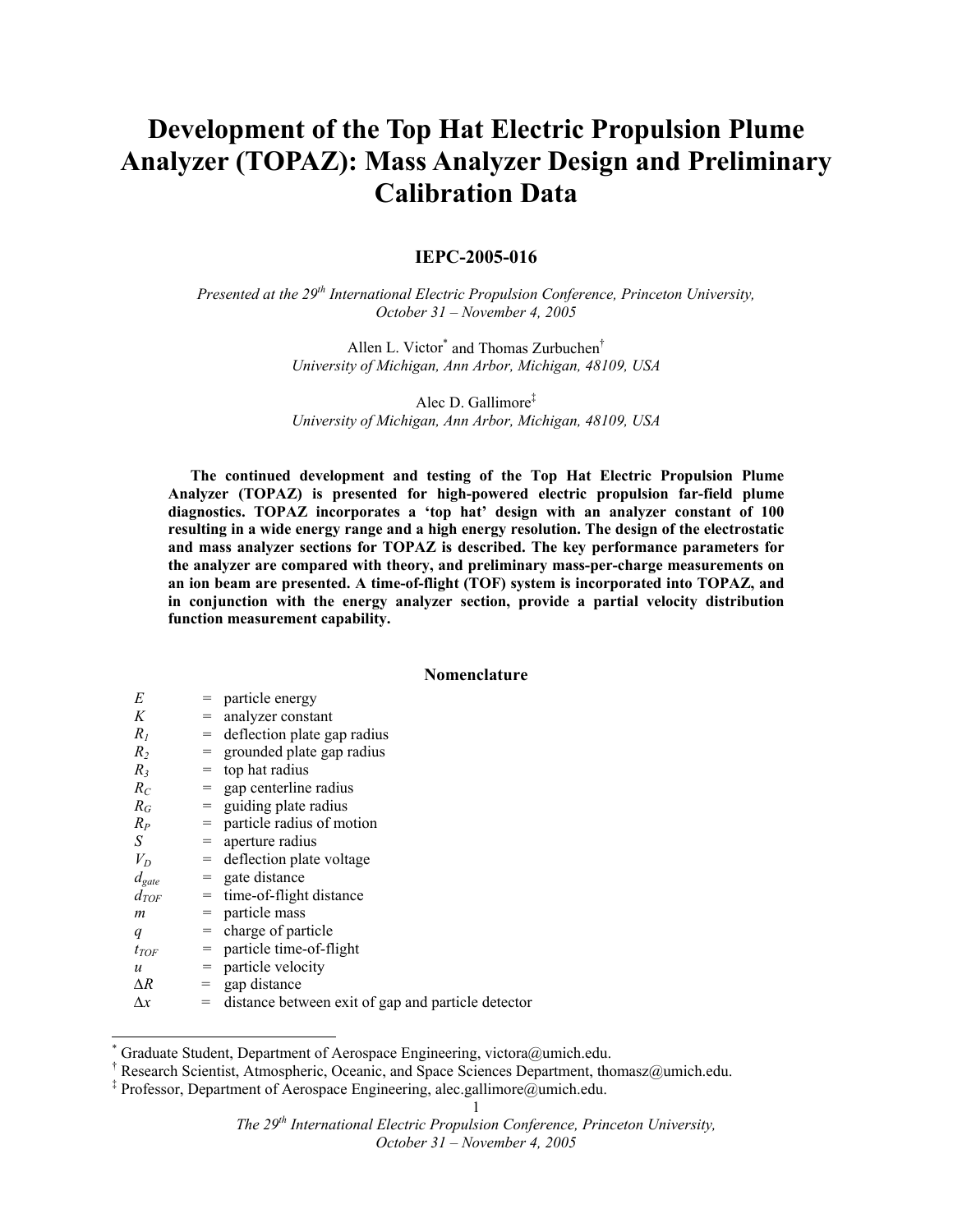- $\alpha$  = elevation angle
- *β =* azimuthal angle of incoming particles
- $\theta$  = aperture angle
- *φ =* electric potential

# **I. Introduction**

LECTRIC propulsion (EP) offers power-efficient, high specific impulse  $(I_{\rm sp})$  options for deep-space missions as **ELECTRIC** propulsion (EP) offers power-efficient, high specific impulse  $(I_{sp})$  options for deep-space missions as a station keeping, orbital transfer, and attitude control requirements for near-Earth spacecraft. Hall

thrusters are a type of EP system that utilizes electric and magnetic fields to produce thrust. Electrons emitted by a cathode travel upstream towards a positively-charged anode. A magnetic field that is applied in the perpendicular direction of the electric field hinders electron motion and creates a closed electron drift region. Propellant (e.g., xenon or krypton) is injected at the anode of an annular discharge channel, and ionized through collisions with the electrons caught in the closed electron drift region. The magnetic field has very little effect on the relatively massive ions. The electric field, however, accelerates the ions downstream away from the anode producing thrust. Currently, mid-power Hall thrusters achieve specific impulses between 1500-2500 seconds and electrical power efficiencies between  $50-60\%$ <sup>1</sup>

Recent trends in Hall thruster research by the USAF and US industry have included the high-power (> 20 kW) regime.<sup>2</sup> NASA is sponsoring high-power / high-I<sub>sp</sub> (10 kW /  $>=$  2000 s) Hall thruster technology through the NASA Glenn Research Center (GRC).<sup>3</sup> The NASA-457 Hall Thruster developed at GRC produced the highest power level and thrust (75 kW and 2.9 N) achieved by any xenon-propellant Hall Thruster.<sup>4</sup> High I<sub>sp</sub> anode layer type (TAL) Hall thrusters have achieved specific impulses above 4100 s at this center as well.<sup>5</sup>

 For these high-powered engines and future even more powerful engines being developed, plume characterization is imperative for determining their effect on spacecraft systems. Plasma transport properties, ionic charge state, and ion energy distributions are also important for understanding how Hall thrusters work and for improving their performance.<sup>6</sup>

 One technique for determining the energy-to-charge distribution of plasma is to use an electrostatic analyzer. A specific geometry for the electrostatic analyzer, which allows for a wide field-of-view, is the top hat analyzer. This electrostatic analyzer consists of a sphere and a concentric shell with an aperture at the apex of the outer shell. The inner sphere is set to a specific voltage to allow for a narrow energy band of particles to pass through the aperture. By virtue of its geometry, the top hat analyzer is capable of having a 360-degree azimuthal field-of-view. Steering electric fields above the aperture allow for a field-of-view in the vertical direction as well. Structural constraints, however, diminish the total field-of-view in both directions.

 The mass-per-charge of ions can also be determined through several methods. Magnetic sectors, quadrupole mass filters, and time-of-flight mass spectrometers are common techniques employed to determine the mass distribution of charged particles. TOPAZ incorporates a time-of-flight design to reveal the mass-per-charge spectrum of the plasma of interest.

 The motivation for the design of the Top Hat Electric Propulsion Plume Analyzer (TOPAZ) is first discussed. The theory of operation for the energy analyzer and time-of-flight mass spectrometer is described, and the relevant design parameters are derived and related to the performance of the instrument.

## **II. Design Motivation**

Electrostatic analyzers have been and are currently employed on spacecraft to investigate space plasmas such as solar wind as well as the ionospheres and magnetospheres of Earth and other planets.<sup>7,8</sup> Space plasmas offer a wide range of particle energies from less than 1 eV to several MeV. This has led to design of electrostatic analyzers capable of detecting particles over several orders of magnitude in energy<sup>7</sup>; however, these types of plasmas have an ion number density several orders of magnitude lower than Hall thruster and ion engine plume.



**Figure 1. Number density and energy of typical space, laboratory, and electric propulsion plasmas.7,9,10**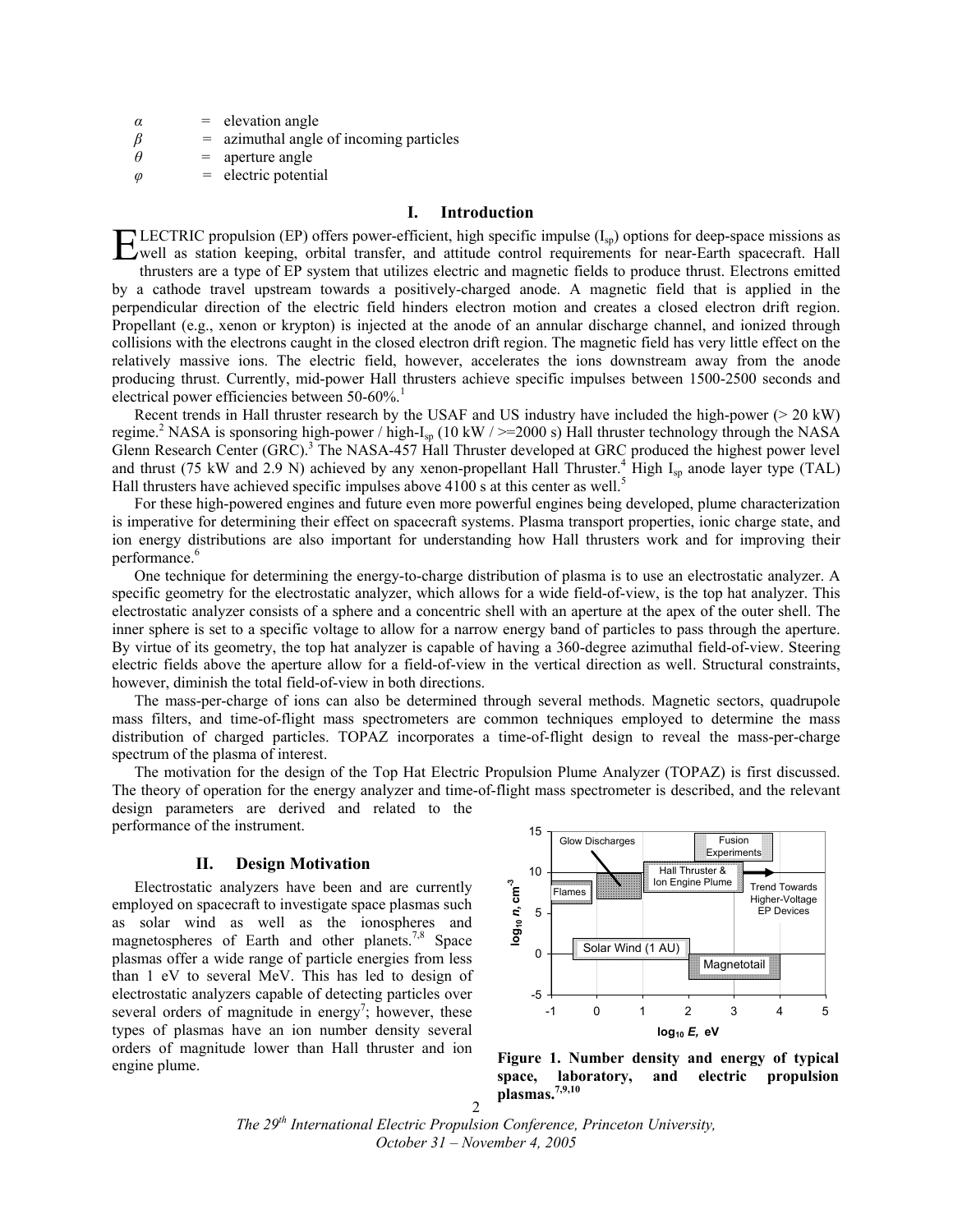Figure 1 describes the typical energy and number density ranges of space, laboratory, and Hall thruster and ion engine plasmas. The Hall thruster plume, the plasma of interest for TOPAZ, is nestled between laboratory plasmas (glow discharges and fusion experiments) and space plasmas (solar wind and the magnetotail) on the density scale. The energy range between Hall thruster plume and magnetotail plasma are similar. The primary difference between these two plasmas is the number density for the Hall thruster plume is several orders of magnitude greater.

There are many examples space plasma diagnostics through top hat analyzers. EP plume measurements with this type of device, however, are much rarer. The Plasma Experiment for Planetary Exploration (PEPE), flown on Deep Space 1 (DS1), included a dual top hat analyzer used to measure electrons and ions from the solar wind, spacecraft photoelectron sheath, and products of the xenon ion propulsion system. Low-energy xenon ions (< 40 eV) created from the beam ion interaction with neutral xenon particles were observed by PEPE.

Although beam ions were not measured by PEPE due to the position and orientation of the thruster with respect to the instrument, the observation of charge-exchange ions provides evidence for the top hat analyzer as a plume diagnostics tool for measuring facility affects. Hall thrusters have been shown to yield higher current density profiles in the far-field plume at higher background pressures. It is theorized that charge-exchange ions created from beam ions and neutral background particles are the culprit for the elevated current densities.<sup>12</sup> Diagnostic tools capable of characterizing the low energy charge-exchange ions as well as the high energy beam ions are therefore necessary to distinguish facility effects on plume diagnostics.

Charge states of propellant ions affect the charge-utilization efficiency, and hence the overall performance of Hall thrusters.<sup>13</sup> An accurate measurement of the presence of multiple-charge states of propellant ions through a mass analyzer will provide an in-situ estimation of the charge-utilization efficiency. The time-of-flight technique utilized by TOPAZ for mass spectroscopy is presented in this paper.

#### **III. Analyzer Design**

The TOPAZ design theory is discussed in the following section. The design requirements for the analyzer are first described. SIMION, an ion trajectory code, was used to predict the angular and energy resolutions for TOPAZ. The final design for the analyzer was determined through an iterative process with SIMION. This is described in more detail in Ref. 14.

#### **A. Design Requirements**

An increase in power is expected for EP thruster development, and the acceleration potentials (and hence beam ion energies) are expected to increase in the foreseeable future. While Hall thruster voltages are not expected to increase above 2 keV, ion thrusters that are being considered for deep-space missions may have xenon ion beams of energy above 6 keV<sup>15</sup>. A  $Xe^{2+}$  ion would accelerate to 12 - 14 keV at this potential; hence TOPAZ has been designed to have a high energy measurement capability up to 15 keV. The nature of a top hat analyzer allows for the lower bound to be close to 0 eV, since the plate potentials correspond directly with the measured energy. The lower energy bound therefore is set by the accuracy of the power supplies used.

 Since TOPAZ is a far-field plume diagnostics instrument, an adequate field of view of the thruster is required to "image" the ions projected from the entire discharge channel. A 30° vertical field-of-view allows for 57.7 cm of an object to be viewed from 1 m away, well within the size range of most thrusters. The azimuthal field-of-view is ideally 360°, but structural constraints diminish this to 112°. The angular resolutions of the field of view are within  $2^{\circ}x2^{\circ}$  for the vertical and azimuthal directions, respectively. This resolution provides enough accuracy to determine a detected ion from the discharge channel, a different part of the thruster, or from the plume.

An adequate mass-per-charge resolution of TOPAZ is desired for detecting multiple-charge states (up to 4+) of propellants (e.g., Xenon and Krypton) and background ions in the chamber (e.g.,  $N^+$  and  $O^+$ ). This allows TOPAZ to directly measure the charge-utilization efficiency of the thruster, as well as characterize the ingestion of background particles by the thruster inducing facility effects.

## **B. Theory of Operation**

# *1. Electrostatic Energy Analysis*

The top hat analyzer utilizes a radial electric field to guide ions through a spherical shell-shaped channel between a grounded plate and a negatively charged deflection plate. Figure 2 displays the key dimensions and plates for a top hat analyzer. The most important criterion is the ratio of the channel radius  $R_C$  to the gap distance  $\Delta R$  ( $\Delta R = R_2 - R_1$ ) which sets the analyzer constant (Eq. 1).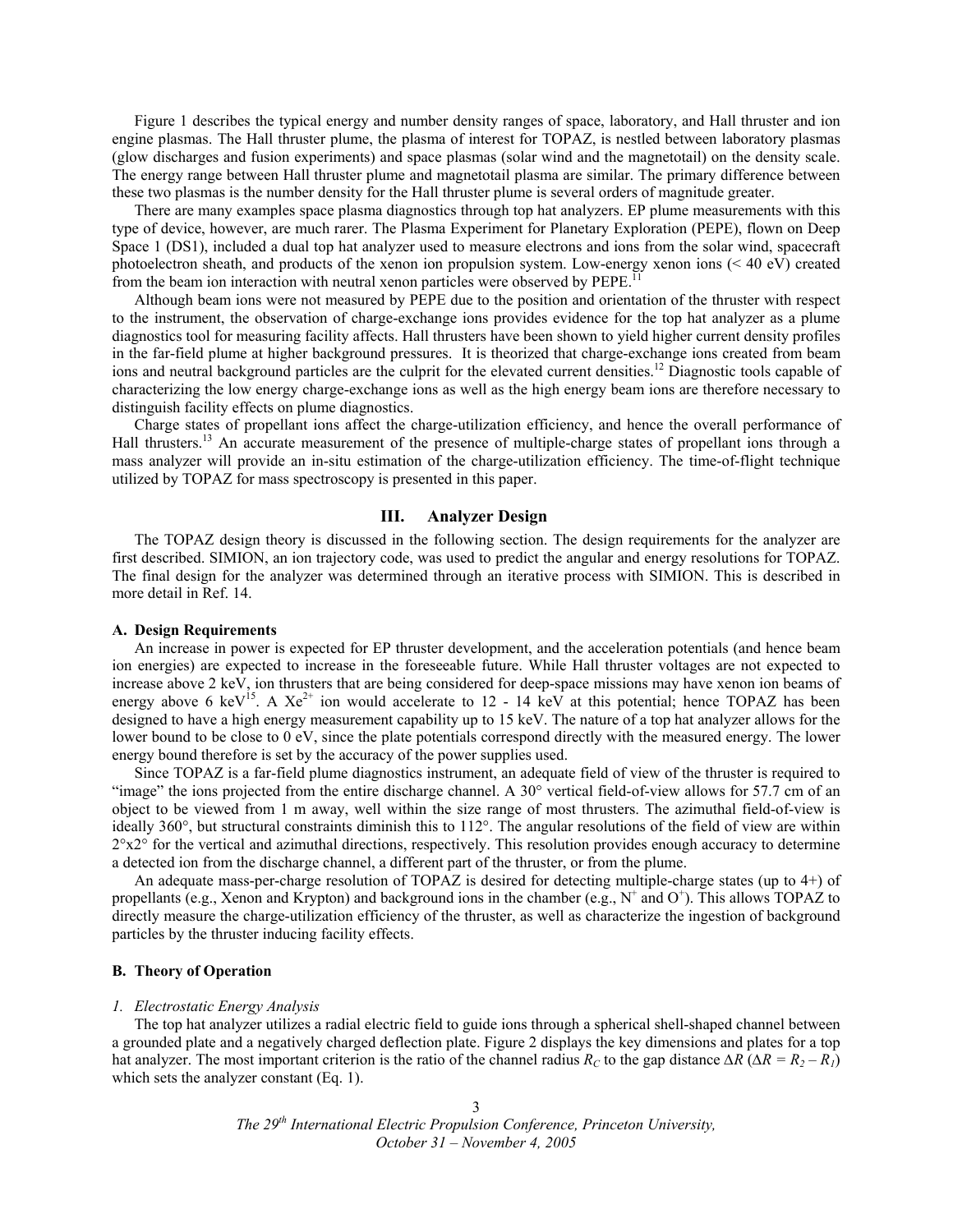$$
K \equiv \frac{R_C}{\Delta R} \tag{1}
$$

 The analyzer constant *K* determines the energy resolution, energy-to-voltage ratio, and other properties of the analyzer. The channel radius is simply the average of the inner and outer radii for the gap. Equating the applied force required to turn a particle at the channel radius with the electric field generated in the gap, the voltage is related to the energy-to-charge ratio. For high analyzer constants, the electric field can be assumed to be linear between the deflection plate and grounded plate. Equation (2) displays the simple relationship between the deflection plate voltage  $V<sub>D</sub>$ , the analyzer constant, and the expected energy-to-charge ratio to be measured.

$$
\frac{E}{q} = -\frac{KV_D}{2} \tag{2}
$$

The top hat radius  $R_3$  and the aperture angle  $\theta$ determine the average elevation angle and the effective aperture area for the measured ions, respectively. The maximum ratio of detectable ions to incoming ions is realized when the top hat radius  $R_3$  is at least as large as the analyzer gap distance.<sup>16</sup> This ratio yields a top hat radius of approximately  $R_3 = R_1 + 2\Delta$ .

The inner deflection plate radius  $R_1$  is held to a negative plate potential to detect positively charged ions. The outer radius is kept at ground potential. The top hat plate is also usually held at ground, but can be biased to



**Figure 2. Principal design parameters of a top hat analyzer.<sup>11</sup>**

increase transmissivity, or used as a gating plate for time-of-flight applications.

 Guiding plates, which can vary either positively or negatively in plate potential, allow for variance in the vertical angular direction (elevation angle) for the measured ions. Ions coming from the selected elevation angle are guided into the top hat region such that their entrance angle is approximately horizontal above the deflection plate.

Ideally, the aperture angle  $\theta$  (in radians) is proportional to the inverse square root of the analyzer constant.<sup>16</sup>

$$
\theta \approx \sqrt{\frac{1}{K}}\tag{3}
$$

 The top hat plate should have the same radius as the aperture, such that the field generated between the top hat and the deflection plate is half that of the field between the deflection and grounded plates. This scenario allows for an ion to follow a "grazing" trajectory with the grounded plate and arrive at the detector.

#### *2. Time-of-Flight Mass Spectroscopy*

Time-of-flight mass spectrometers utilize the principle that particles of different masses with the same energy *E* travel with different velocities inversely proportional to the square root of the mass (Eq. 4).

$$
u = \sqrt{\frac{2E}{m}}
$$
 (4)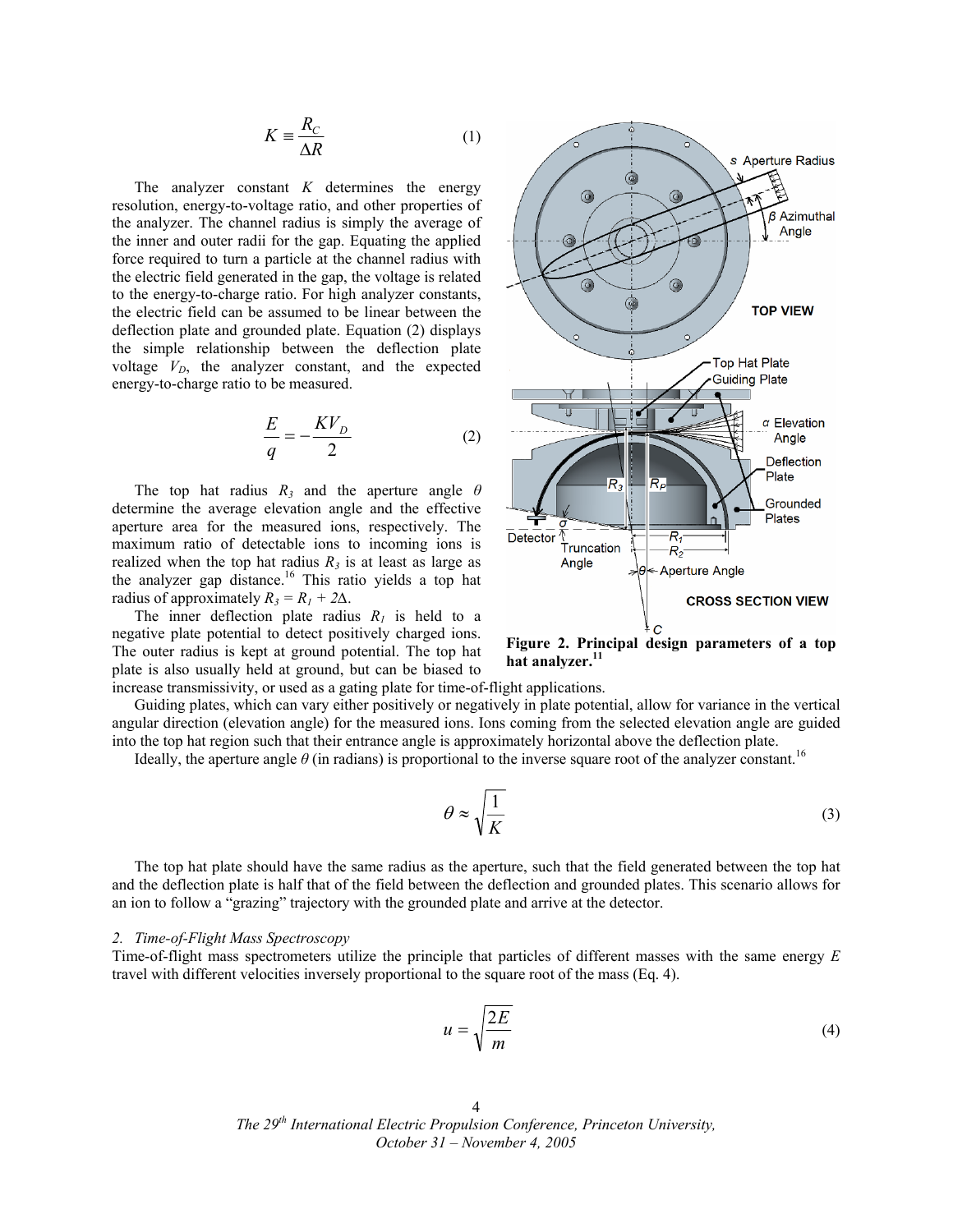The time-of-flight  $t_{TOF}$  of the particle over a prescribed distance  $d_{TOF}$  is therefore directly proportional to the square root of the mass (Eq. 5).

$$
t_{TOF} = d_{TOF} \sqrt{\frac{m}{2E}} \tag{5}
$$

 If the particle is an ion of charge *q* which has traveled over a potential ∆*φ*, Eq. (5) can be rewritten in terms of the mass-per-charge as a function of the time-of-flight (Eq. 6).

$$
\frac{m}{q} = 2\Delta\varphi \left(\frac{t_{TOF}}{d_{TOF}}\right)^2\tag{6}
$$

 To determine the time-of-flight of a particle, the ions flow to the detector are turned "on" and "off" by use of the top hat plate which acts as an electrostatic gate. To "open" the gate, the top hat plate is biased with a positive voltage such that the transmission of ions through the channel to the detector is maximized. To "close", the voltage of the plate is biased to a negative voltage (or ground if possible). In this state, no ions are able to travel through the aperture and arrive at the detector.

 The use of the top hat plate as a gate for the ion flux to the detector requires voltage pulses, such that the pulse width is long enough for the slowest ion of interest to travel across the gate. However, if the gate is biased "on" for too long, a wider range of ions traveling at different velocities (i.e., different masses of the same energy) arrive at the detector at the same time. Therefore the smallest pulse width possible is desired to maintain the best mass resolution while not sacrificing a loss in signal from the slowest (and largest mass-per-charge) ion.

Equation (7) depicts the required pulse width  $t_{gate}$  required to allow the slowest ion to traverse across the gate distance  $d_{gate}$ .

$$
t_{gate} > d_{gate} \sqrt{\frac{m_{\text{max}}}{2q\varphi}}
$$
 (7)

The total distance the ion travels from the entrance of the gate (the leading edge of the aperture) to the detector is expressed in Eq. (8).

$$
d_{TOF} = \frac{R_p \theta}{2} + \frac{\pi R_C}{4} + \Delta x \tag{8}
$$

The first term represents the flight of the ion over radius  $R_p$  from the leading edge of the aperture entrance (see Fig. 2) to the centerline of TOPAZ over the middle of the aperture radius. The ion then travels through the channel at a radius of *RC* making a 90° turn the entrance to the exit of the gap. Finally the distance between the exit of the gap and the entrance into the detector is represented as *∆x*.

For a time-of-flight analyzer, the ratio of the gate to the time-of-flight distance is related to the mass resolution  $(Eq. 9).^{17}$ 

$$
\frac{d_{gate}}{d_{TOF}} \approx 1 - \sqrt{1 - \frac{\Delta m}{m}}
$$
\n(9)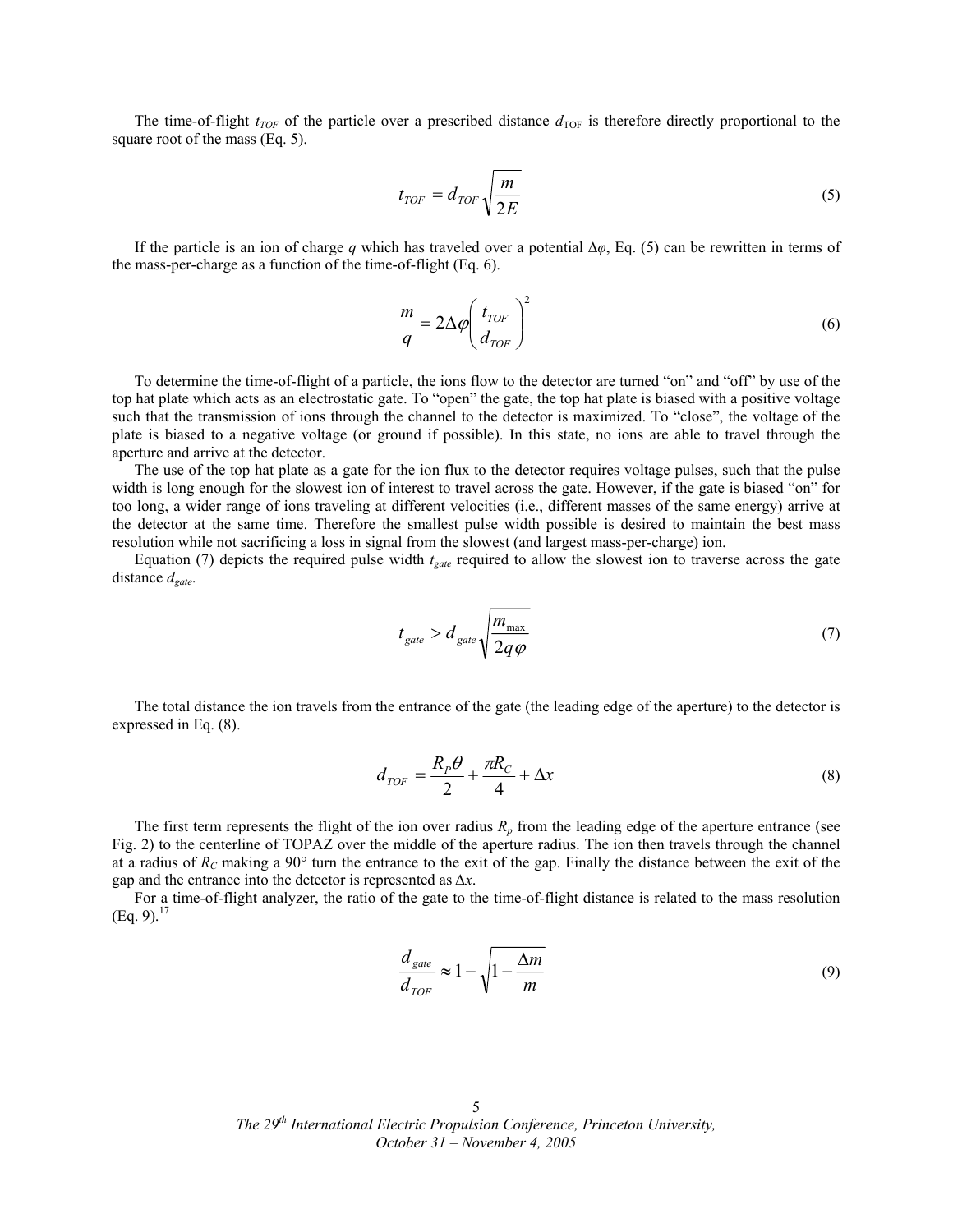If the particle trajectory over the aperture is assumed to be approximately twice the channel radius  $R_C$ , Eq. (8) can be rewritten in terms of the analyzer constant  $K$  with help from Eq. (3).

$$
d_{TOF} \approx \frac{R_C}{\sqrt{K}} + \frac{\pi R_C}{4} + \Delta x \tag{10}
$$

 All terms become non-dimensionalized by dividing Eq. (10) by the gate distance  $d_{gate}$ , which is approximately  $R_C\theta$ .

$$
\frac{d_{TOF}}{d_{gate}} \approx 1 + \left(\frac{\pi}{4} + \frac{\Delta x}{R_C}\right) \sqrt{K} \approx 1 + \sqrt{K} \tag{11}
$$

**Table 1. Physical and performance characteristics of TOPAZ.**

| <b>PARAMETER</b>                                   | VALUE                                  |
|----------------------------------------------------|----------------------------------------|
| Analyzer Constant, K                               | 100                                    |
| Inner Gap Radius, $R_l$                            | 9.95 cm                                |
| Outer Gap Radius, $R_2$                            | 10.05 cm                               |
| Gap Distance, $\Delta R$                           | $1 \text{ mm}$                         |
| Instrument Size (diameter)                         | 24.6 cm                                |
| Geometric Factor, $G(E)$                           | $2.4x10^{-5}$ cm <sup>2</sup> sr eV/eV |
| Resolution ( $\beta$ x $\alpha$ )                  | $2^{\circ}$ x $2^{\circ}$              |
| Field-of-View ( $\Delta \beta$ x $\Delta \alpha$ ) | $112^{\circ}$ x 30 <sup>o</sup>        |
| Plate Material                                     | Aluminum 6061-T6                       |
| Insulator Material                                 | Delrin <sup>®</sup> and Glass Mica     |

By relating Eq. (9) and Eq. (11), the mass

resolution is shown to be inversely proportional to the analyzer constant to a first order approximation.

$$
\frac{\Delta m}{m} \propto \frac{1}{K} \tag{12}
$$

The above formulation indicates that top hat analyzers with high analyzer constants  $(K > 50)$  are particularly well-suited for time-of-flight techniques, since the ratio of the top hat plate (gate distance) to the channel distance (time-of-flight distance) is small.

## **C. Analyzer Design Specifications**

Table 1 describes the design specifications and performance parameters for TOPAZ. A high analyzer constant of 100 was chosen to meet the energy resolution requirements. The high analyzer constant also aids in providing an adequate time-of-flight mass resolution. The angular resolutions and field-of-view were determined through SIMION and verified through experimental calibration. The method of the design and characterization of TOPAZ is discussed in further detail in a previous article.<sup>14</sup>

The biased and grounded plates in TOPAZ are made of Aluminum 6061-T6. High-temperature Machinable Glass Mica insulators are used to position the aluminum plates of TOPAZ in the correct position. Delrin, a non-conductive polymer (polyoxymethylene), provides the required separation for the top hat plate above the aperture.



**Figure 3. Final construction of TOPAZ.**

# **IV. Calibration of the Time-of-Flight Mass Spectrometer**

 To verify the operation of the time-of-flight analyzer, TOPAZ was placed two meters downstream of an ion beam provided by the Department of Atmospheric, Oceanic, and Space Sciences at the University of Michigan. Ions of known energy and composition were flown through TOPAZ to characterize the time-of-flight mass spectrometer.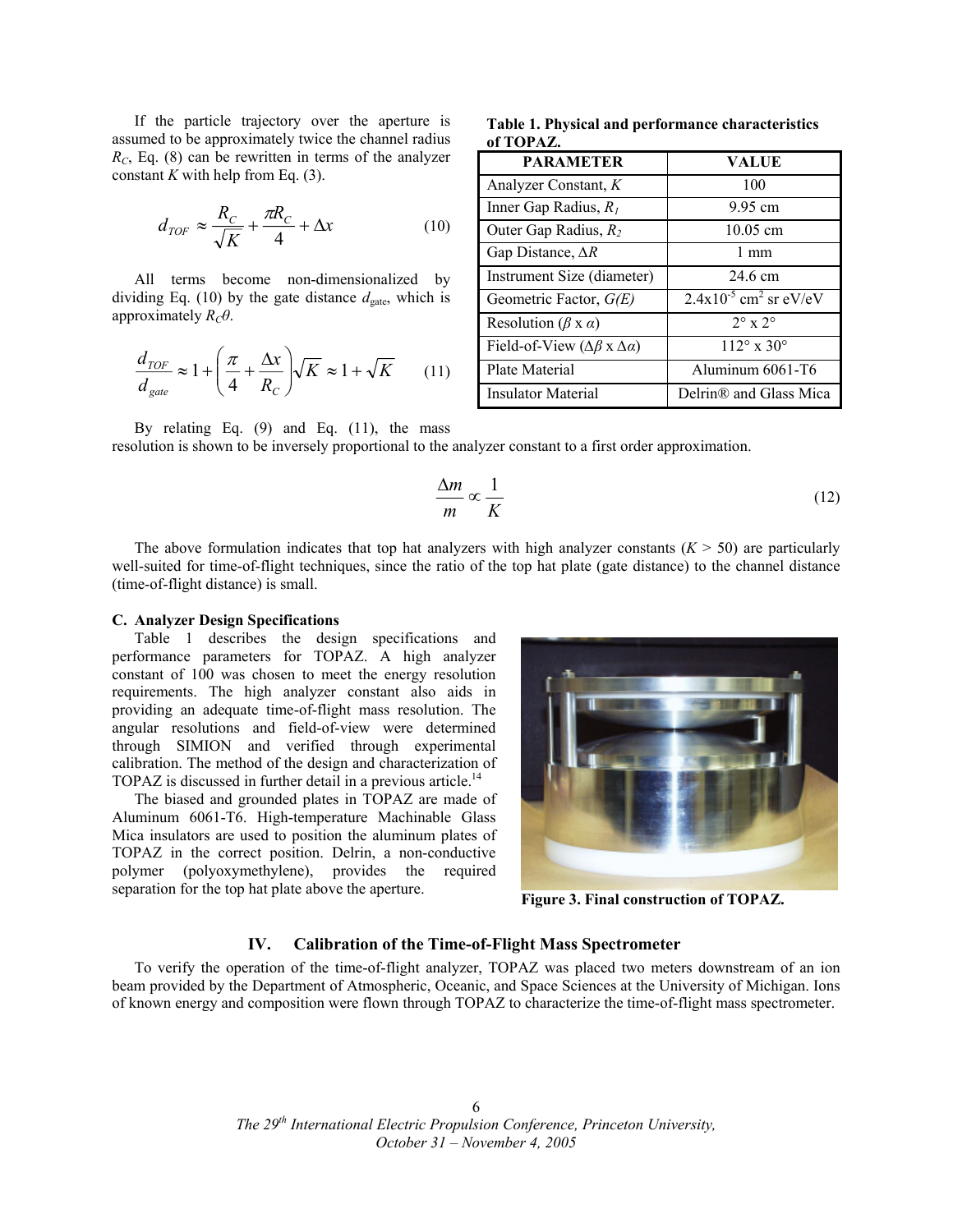## **A. Experimental Setup**

The setup consists of an Ion Accelerator attached to a  $200,000 \text{ cm}^3$  cylindrical chamber capable of maintaining a base pressure of 10<sup>-6</sup> Torr. The ion beam has an energy range from 500 eV to 30 keV with intensity up to 1.5 nA over a 2 cm diameter beam size  $(0.477 \text{ nA/cm}^2)$ .

 A channel electron multiplier (CEM) with an aperture diameter of 1.0 cm was used to detect the ions exiting from TOPAZ through the gap. The CEM detects ions by accelerating them into a highly emissive secondary electron surface. An avalanche effect is created where these electrons create more secondary electrons, and a measurable pulse is created. Figure 4 describes the electrical schematic and controlling instrument setup for testing the TOPAZ time-of-flight mass spectrometer.



**Figure 4. Electrical schematic of controlling electronics and data system for the time-of-flight mass spectrometer of TOPAZ.** 

 The energy-per-charge of the ions detected by the CEM is determined by the voltage of the deflection plate (in red) set by the Sourcemeter power supply. The guiding plate potential (in turquoise) is controlled by a Kepco DC power supply. The voltage is set, such that the maximum number of ions fly through the aperture to be detected. The top hate plate potential (in green) is set by the Ionwerks High-Voltage Pulser. A low voltage pulse generator sets drives the pulse width and frequency, while external high-voltage power supplies set the upper and lower peak voltages ( $V_{gate}$ <sup>+</sup> and  $V_{gate}$ ). The pulse generator sends a signal to the oscilloscope for monitoring the start time of the pulse.

 After an ion flies into the CEM, a pulse is created due to the avalanche of secondary electrons emitted. The gain for this response is controlled by a high-voltage power supply. The pulse exits the chamber, and the current is converted into a voltage pulse via the fast pre-amplifier. A constant fraction discriminator shapes the pulse such that the peak voltage and width are constant. The signal is sent to the oscilloscope, and the delay of detected ions with respect to the pulse generator is measured. The voltage as a function of time is summed over 2000 samples through Labview code and saved on a personal computer.

#### **B. Experimental Procedure and Data**

The ion beam energy was varied from 1 keV to 5 keV in 1 keV increments. Three gases were used as ion sources: krypton, xenon, and air. Krypton and xenon are common propellants used in Hall thrusters and ion engines. Air is composed of light gases, and therefore provided a challenging medium for time-of-flight measurements, since the velocities are much higher over the same energy range.

For all measurements, a "zero" profile is first taken with the deflection plate grounded. Spurious ions detected by the CEM, as well as transient signals generated by the pulser, are recorded and subtracted from measurements of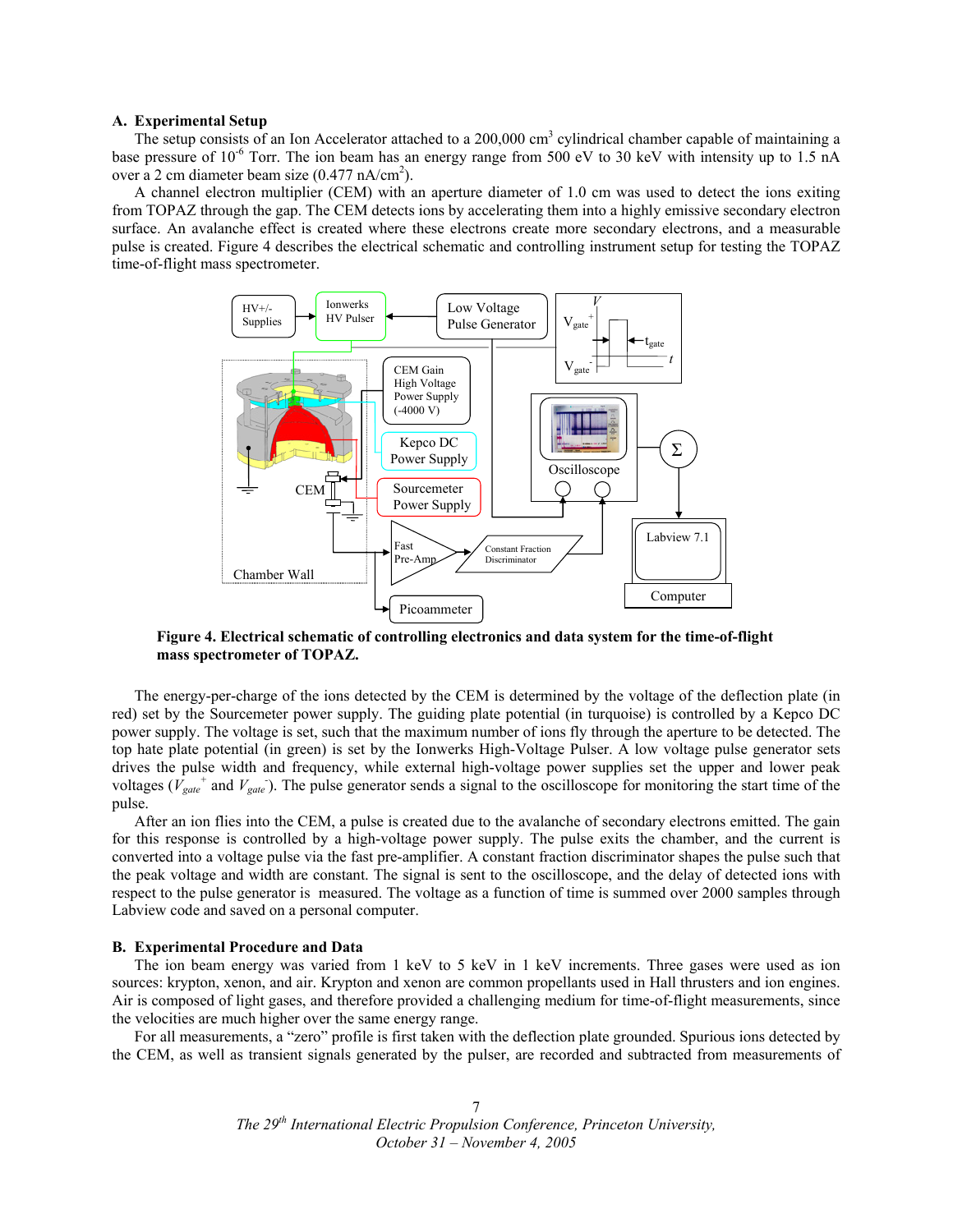**Time-of-Flight Profile for 1 keV Krypton**



**Figure 5. Sample voltage-time profile for a 1 keV krypton ion beam.** 





**Figure 6. Theoretical uncertainty in mass-percharge measurements.** 



**Figure 7. Mass-per-charge profile depicting singly and doubly charged Krypton for various beam energies.** 

mass spectra with the deflection plate biased. Figure 5 displays a sample plot of the voltage profile generated for a 1 keV beam of krypton ions (summed over 2000 samples).

A boxcar average over 50 nanoseconds is performed over the CEM signal to smooth data and remove noise introduced by the cabling and picoammeter. This length in average was chosen since the peak detection and width were not significantly altered, while the noise variance was greatly reduced. Four peaks are noticeable from left to right corresponding with the  $Kr^{4+}$ ,  $Kr^{3+}$ ,  $Kr^{2+}$ ,  $Kr^{1+}$ charge states, respectively. It is interesting to note, that the least voltage was received for the  $Kr^{2+}$  ion.

The delay in signal and the effective time-of-flight distance  $d_{TOF}$  are required to convert the voltage profiles into mass spectra. By correlating the peak arrival times measured and the theoretical time-of-flights for the different charge states of krypton, the delay in signal was found to be approximately 890 nanoseconds with a timeof-flight distance of 16.8 cm. The voltage measurements were converted into mass spectrum plots using this method for each species of gas.

The size of the pulse width determines the maximum mass-per-charge that will arrive to the detector. However, as the pulse width increases, the mass-per-charge resolution for lighter species decreases. Lighter ions have a larger window of opportunity through travel through the gate while it is "on," since they have faster velocities. Ions with different mass-per-charges can arrive to the detector at the same time. This creates a broadening of peaks in the time-of-flight profiles. Although singly and doubly charged ions of heavy species (e.g.,  $Kr^+$  and  $Kr^{2+}$ ) are readily discernable, the profiles of  $3<sup>+</sup>$  and  $4<sup>+</sup>$  charged heavy ions and lighter ions (e.g.,  $Kr^{3+}$ ,  $Kr^{4+}$ ,  $N^{+}$ , and  $O^{+}$ ) become "blurred" together. There is an inherent uncertainty in the time-of-flight measurement for particles with mass-per-charges lower than the maximum permissible mass-per-charge through the gate. Figure 6 describes the relationship in uncertainty in mass-percharge as a function of the maximum permissible massper-charge.

 To alleviate the uncertainty in measuring mass-percharge for light species and multiply charged propellant ions, a separate measurement was made with a smaller pulse width. The first measurements were optimized for singly and doubly charged heavy ions (with masses above 33 amu). A second set of measurements were done for masses below 33 amu. The pulse width was varied from 130 – 650 nanoseconds to obtain the most accurate measurement of the slowest moving ion species of interest in each profile.

 Figure 7 and Fig. 8 describe the mass-per-charge profiles obtained for Krypton gas. The first and second charge states of krypton are easily identified for all beam energies in Fig. 7. The peak for the second charge stage of krypton is slightly shifted towards the left. This is due to the pulse width being larger than the time-of-flight for  $Kr^{2+}$  ions across the gate. The plots are calibrated such that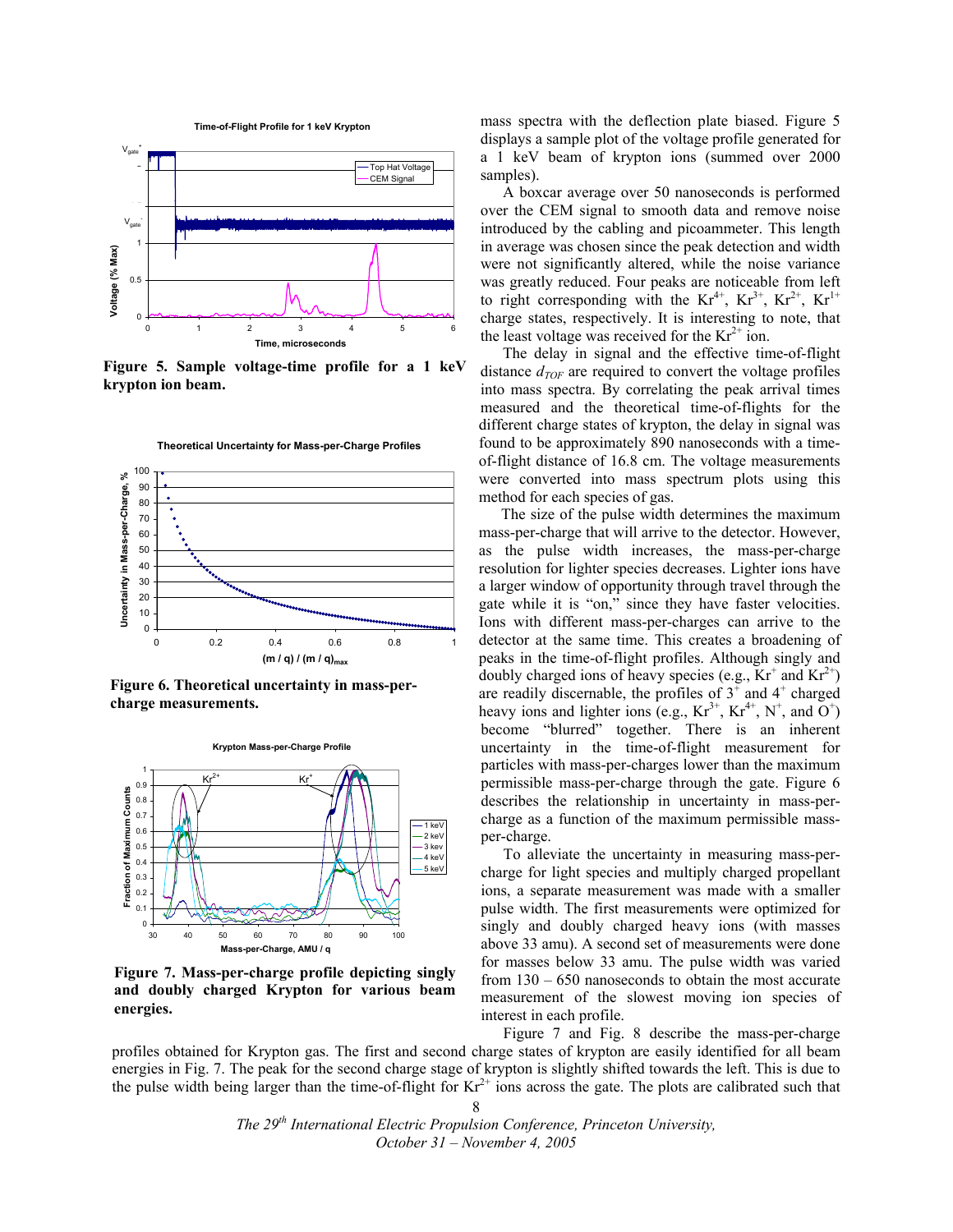the singly charged ion peak is centered about the correct mass-per-charge. Doubly charged krypton ions, however, have an average earlier average arrival time, since the pulse width is larger than their time-of-flight across the gate. Therefore, the peak arrival time of ions arriving at the gate is earlier, and the mass-per-charge is calculated as being less than expected.

 Figure 8 depicts the higher charge states of krypton and lighter elements measured. The third and fourth charge states of krypton are closer-spaced than the first and second, since the mass-per-charges are lower. The signal for the fourth charge state is higher than the third charge state in most cases. The most likely reason for this is the nonlinear gain provided by the CEM for higher energy ions. Peaks between 14 and 16 amu are noticed for some of the beam energies. This could represent background nitrogen and oxygen particles that have been accelerated through the ion beam. Below 5 amu, some of the measurements display possible hydrogen charge states. However, since the uncertainty in mass-per-charge is especially high for very light ions, this conclusion is taken with caution.

 In Fig. 9 and Fig. 10, similar plots of the mass-percharge for xenon are displayed. Figure 9 displays the single and double-charge states of xenon as principle peaks at approximately 131 amu and 65 amu, respectively. For the 2 keV xenon ion beam, anomalous peak is noticed at approximately 110 amu/q.

 An attempt to discriminate the higher charge states of xenon was made; however, the noise overwhelmed the signal, and a clumping of the two charge states is observed. The noise below 20 amu is too significant to see peaks corresponding to nitrogen, oxygen, or lighter elements.

 Since atmospheric elements are significantly lighter than propellant particles, a separate measurement of the mass-per-charge profile of air was conducted through the TOPAZ time-of-flight apparatus. Since air is composed mostly of nitrogen, calibration of the delay time in the signal and the pulse width were done assuming nitrogen as the primary element to be measured. Measurements of these lighter species proved challenging, since very short pulse widths were required to discriminate between lighter species.

 Figure 11 displays the mass-per-charge profiles for air utilizing 2 keV to 5 keV beam energies. For beam energies 4 and 5 keV, the required pulse widths were 150 and 130 nanoseconds. Since this approaches the rise and fall times of the pulse generator (20 - 60 nanoseconds), the inaccuracy in the gating voltage is high, and a true "on" and "off" switch is not obtained over the aperture.



**Figure 8. Mass-per-charge profile depicting multiply charged Krypton ions and lighter elements for various beam energies.**



**Figire 9. Mass-per-charge profile depicting singly and doubly charged Xenon for various beam energies. Xenon Mass-per-Charge Profile**



**Figure 10. Mass-per-charge profile depicting multiply charged xenon ions.**

 Peaks corresponding to the single charge states of nitrogen and oxygen are noticed, however peaks corresponding to multiple charge states ( $N^{2+}$  and  $O^{2+}$ ) are absent. Measurements of hydrogen ions are coupled with noise, and it is unlikely particles with  $3 - 5$  amu are present in the chamber in significant quantities that could be detected by TOPAZ.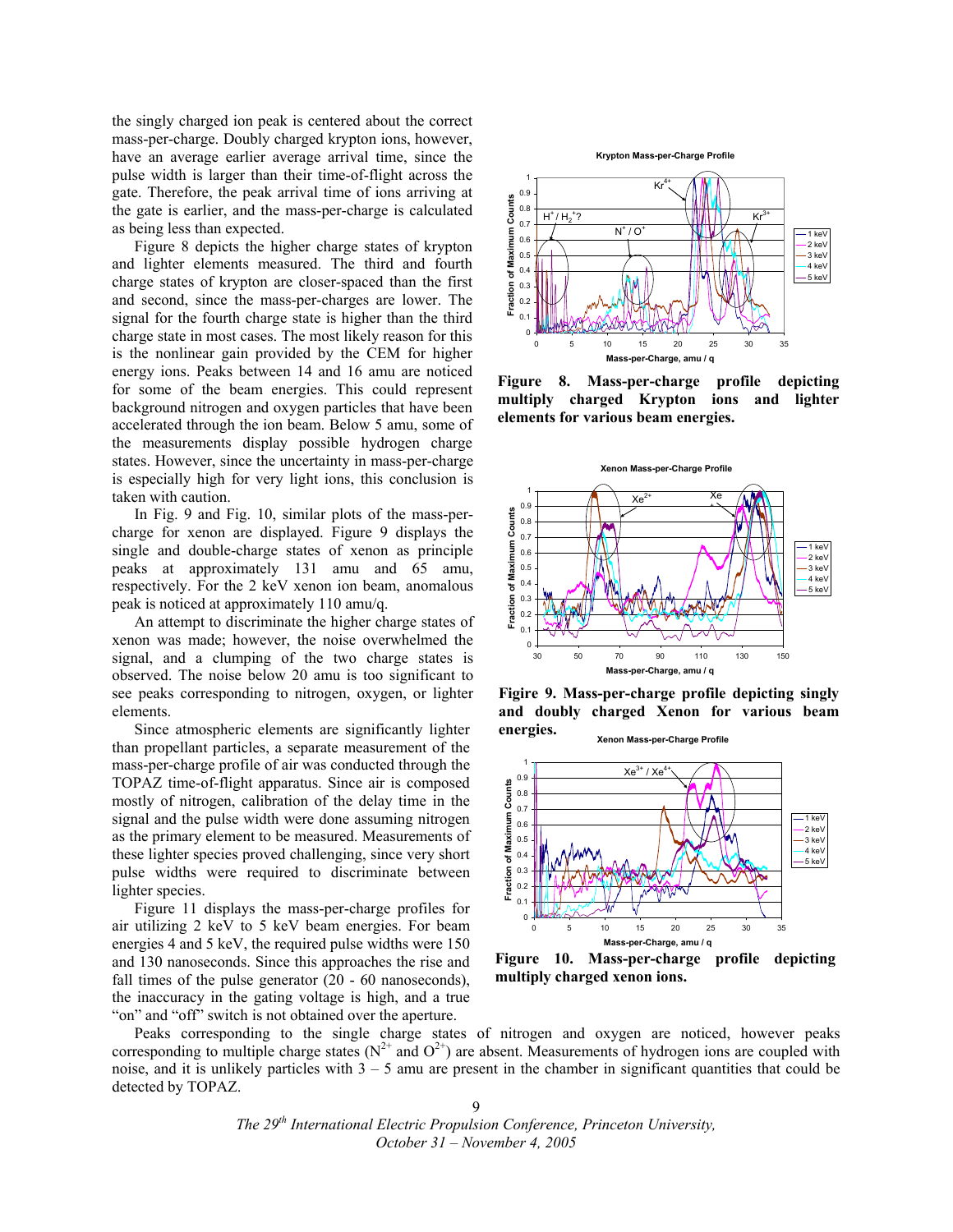



**Figure 11. Mass-per-charge profile for air displaying nitrogen and oxygen ions at various beam energies.**

## **V. Discussion**

Measurements on the krypton and xenon ion beams yield charge states similar to those obtained on Hall thrusters operating on the same propellants.<sup>18</sup> For krypton the first two charge states are easily discernable for beam energies from 1–5 keV. The slight shift to the left for the doubly-charged krypton and xenon peaks (Fig. 7 and Fig. 9) is attributed to the optimization of the pulse width for the singly-charged species. A similar effect of peak-shifting is seen in the mass-per-charge profiles for the third and fourth charge states of krypton and xenon in Fig. 8 and Fig. 10.

Figure 8 depicts that the counts obtained for the fourth-charge state of krypton are significantly higher than the third-charge state. This is most likely due to the impact energy of the  $Kr^{4+}$  being significantly higher than

 $Kr<sup>3+</sup>$ . Since the CEM operates on an avalanche effect created from secondary electrons emitted by the first impact, the higher energy ions will generate more electrons, and hence a higher frequency pulse which is amplified by the fast-amplifier. In the calibration of the time-of-flight mass analyzer for TOPAZ, the number of counts generated by each species of ions was of little interest, and a very large CEM voltage of -4000 V was used to ensure a highly sensitive particle detector. For future measurements, where a measurement of the current fraction of each of chargestates of the propellant is desired, a lower CEM voltage (e.g., -1700 V) could be used while a larger sampling size (e.g., 10,000 instead of 2000) would compensate for the lower rate in particle detection.

Measurements on Xenon yielded easily discernable first- and second-charge states accelerated by the ion beam; however the third- and fourth-charge states are less defined than that of krypton. A possible cause for this is the use of a deflection plate voltage which is not exactly aligned with the ion beam energy for the xenon ion measurements. The ion beam energy fluctuates within a few percentages over the course of several minutes, due to the thermal load on the filament producing the ions. Since TOPAZ is highly sensitive to the energy-per-charge of ions detected due to its high energy resolution, the number of counts measured for the multiply-charged xenon ions could have decreased over the sampling. To alleviate the decrease in counts, a higher number of samples could be used to obtain a better representation of multiply-charge species of propellant ions.

The mass-per-charge profiles for both xenon and krypton confirm that time-of-flight mass spectrometry through TOPAZ is capable for detecting singly- and multiply-charged states for these propellants. Hall thrusters which utilize these propellants generate ions of similar charge-state at considerably lower energies (usually below 1 keV). Since lower energy particles offer longer time-of-flights and therefore use longer pulse widths which are more accurately obtained, the use of TOPAZ to determine ionic charge states of propellants in a Hall thruster plume is likely achievable.

The measurements of the ion beam utilizing air to generate the ionized particles indicate the discernment between nitrogen and oxygen is challenging but possible for energies between  $2 - 3$  keV. Above these beam energies, obtaining an accurate signal and providing a pulse voltage for the top hat plate with short pulse widths and step function voltages is difficult. The primary motivation for these measurements is to detect background chamber particles which have been ingested by an EP device and accelerated into the plume to generate artificial thrust (yielding facility effects). As with propellant ions, the energies these particles are accelerated by Hall thrusters and ion engines are significantly less than those measured with the ion beam. Therefore, TOPAZ is probably capable of detecting these particles in EP plumes and providing a qualitative measurement of facility effects on the thruster.

# **VI. Conclusions**

Calibration of the TOPAZ time-of-flight mass spectrometer was conducted through use of an ion beam utilizing krypton, xenon, and air as ion sources. The first four charge-states of krypton were measured and three charge-states of xenon were detected for beam energies of  $1 - 5$  keV. Singly charged oxygen and nitrogen ions were also detected for energies of 2 – 3 keV. Hydrogen ions might have been measured, however the uncertainty in measurement for these high-velocity ions is significant, and the noise present is not discarded as a possible candidate for the peaks observed in the mass-per-charge profiles. The optimum pulse widths and characteristic time-of-flight distance was